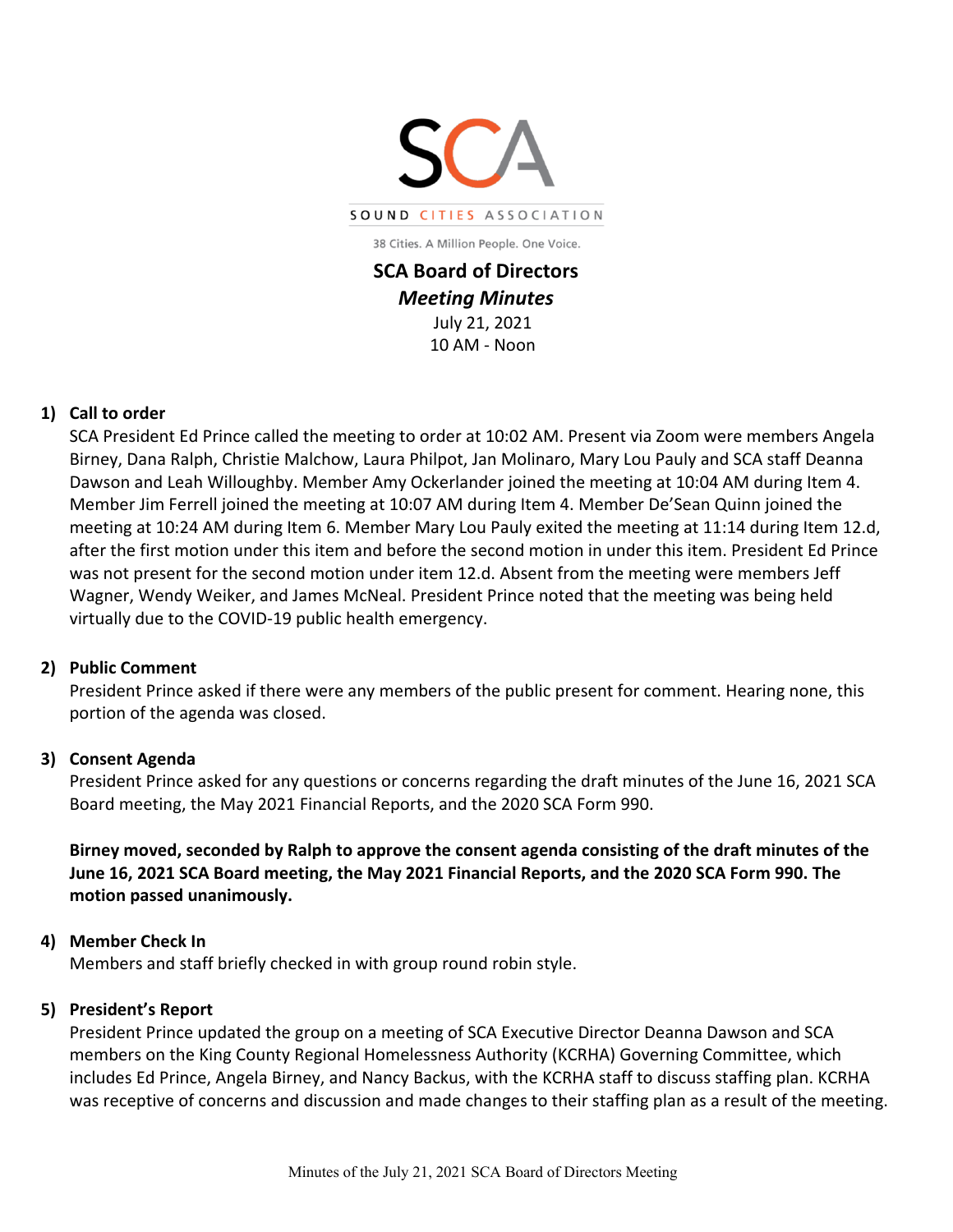## **6) Executive Director's Report**

Executive Director Deanna Dawson updated members on current hiring process for the vacant policy analyst position.

Dawson updated group on SCA's work including, homelessness and KCRHA; Health through Housing Initiative and hotel purchases; Covid reopening policies; policing; transit updates; equity and diversity; and the Clean Water Plan and the Ecology General Permit. Dawson updated group on events held since the last meeting of the board including, Briefing with Governor Gregoire of Challenge Seattle on homelessness; Lunch with the SCA Board session with Wendy Weiker and James McNeal; SCA Meet the County Council session with Dave Upthegrove; and the SCA Networking Event.

Dawson briefed the group on meetings since the last meeting of the board including, Dennis Worsham, Interim Director KC Public Health; meetings with current SCA sponsors about possible events and forums; meeting with Sara Levin, United Way regarding regional issues; Kristina Hudson, OneRedmond; Rachel Smith, Seattle Chamber; Christie True and Kamuron Gurol, King County regarding the Clean Water Plan, and Ecology General Permit; Terry White, King County Metro; King County Executive Dow Constantine; AWC *Blake* workgroup; Mark Dones, King County Regional Homelessness Authority; meetings with members of the SCA board; and Communities of Opportunity Governing Group. Regular meetings that continue include, SCA mayors, SCA deputy mayors, SCA city managers, and briefings with King County Public Health.

SCA staff held a team building afternoon and staff annual reviews will continue on work anniversaries.

## **7) Staff Committee Appointment**

President Prince asked for any questions or concerns regarding application materials included in the board packet for the staff committee vacancy and appointment.

**Philpot moved, seconded by Birney to appoint Chris Pasinetti, Enumclaw as member to the Housing Interjurisdictional Team (HIJT) Growth Management Planning Council. The motion passed unanimously.** 

## **8) Treasurer's Report**

- a. As SCA Treasurer Jeff Wagner was not present, Executive Director Dawson reported on the June 30, 2021 SCA Finance Committee Meeting. [Meeting Materials](http://soundcities.org/wp-content/uploads/2021/07/June-29-2021-SCA-Finance-Committee-Packet.pdf)
- b. 2022 Member City Dues, Assessment Rate

Executive Director Dawson reviewed for the group the draft 2022 SCA Member City Dues, as recommended by the SCA Finance Committee. The committee continues to discuss current cap on population for assessing member city dues and possibility of raising the cap in years after 2022. This will be brought back for discussion at future meetings of the board. There were no questions or concerns raised.

**Malchow moved, seconded by Quinn to recommend approval of the 2022 assessment rate and member dues to the membership at the SCA Annual Meeting, and direct SCA staff to circulate the recommended rate and dues to member cities. The motion passed unanimously.**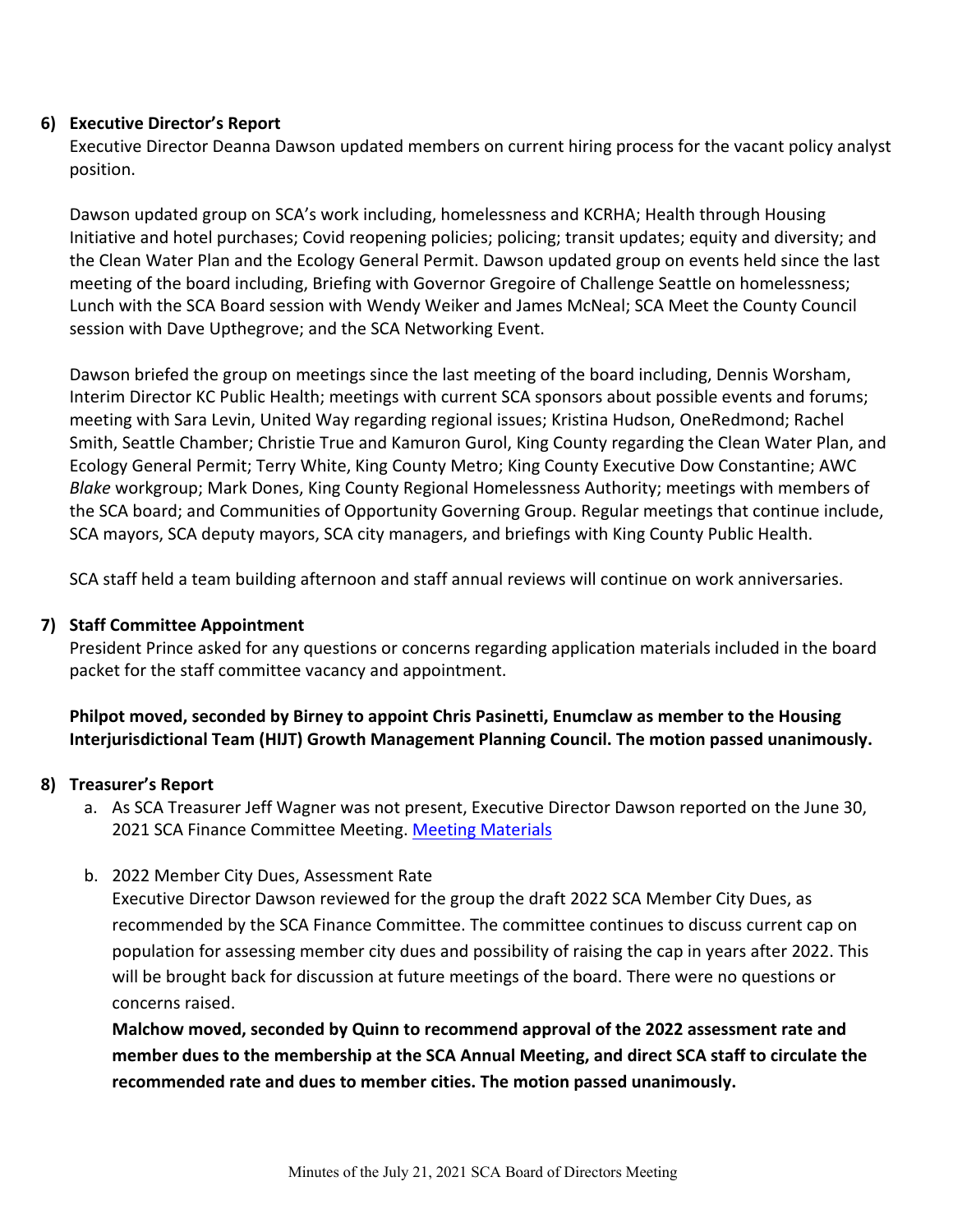- c. Dawson summarized Sponsorship income, noting that SCA is on track to be on budget for sponsorship income for 2021. Dawson noted invoices and new sponsor organizations added since the last meeting of the board, as well as potential new sponsor organizations and potential additional event sponsorships for 2021.
- d. Long Term Care Insurance

Dawson reviewed the background of the WA Cares Fund and implications to staff. SCA has opted in to offer its staff an alternative option through Washington Counties Insurance Fund, through which SCA currently provides insurance benefits.

e. There were no other updates for the Treasurer's Report.

## **9) City Administrator's Report**

City Manager/Administrator Representative Laura Philpot reported on the July 2021 CM/CA meeting. Conversation was focused on return-to-office and hybrid meetings. Three staff members from SCA cities gave presentations to share their processes for remote and hybrid meeting implementations.

## **10) Leadership Advisory Committee Update**

Ralph reported that the Leadership Advisory Committee is continuing to meet regularly.

## **11) PIC Chair's Report**

- f. PIC Chair Malchow reported on the July 14, 2021 Public Issues Committee (PIC) Meeting (Meeting [Materials\)](http://soundcities.org/wp-content/uploads/2021/07/July-14-2021-SCA-PIC-Packet.pdf) Malchow reported that members of PIC voted to cancel the August 2021 meeting. Group was reminded group that there will be a new PIC Vice Chair. For geographic balance, SCA is particularly looking for potential nominations from the North and Snoqualmie Valley caucuses, and the Chair will likely be Bill Boyce of Kent.
	- i.) Metro Plan Updates and SCA Guiding Principles Malchow reported that SCA Executive Director and Jennifer Robertson, Bellevue councilmember and SCA caucus chair on Regional Transit Authority (RTC) gave a brief presentation. Robertson reported that SCA cities and RTC have worked well together over the last 18 months to develop the Guiding Principles. PIC members provided comments and questions. SCA staff will continue to update.
	- ii.) King County Countywide Planning Policies

Malchow reported that SCA staff Brian Parry gave an update on King County Countywide Planning Policies (CPPs). At Growth Management Policy Committee (GMPC), the most significant topic of discussion was affordable housing and how the need will be met equitably via the growth management distribution. GMPC sent this feedback to the Affordable Housing Committee for discussion for potential changes to the CPPs. Dawson noted that, once the CPPs are approved by the county, they will come to cities for ratification.

iii.) Clean Water Plan

Malchow reported that SCA Staff Brian Parry reported that King County is currently in the process of developing the Clean Water Plan that will guide water quality investment decisions through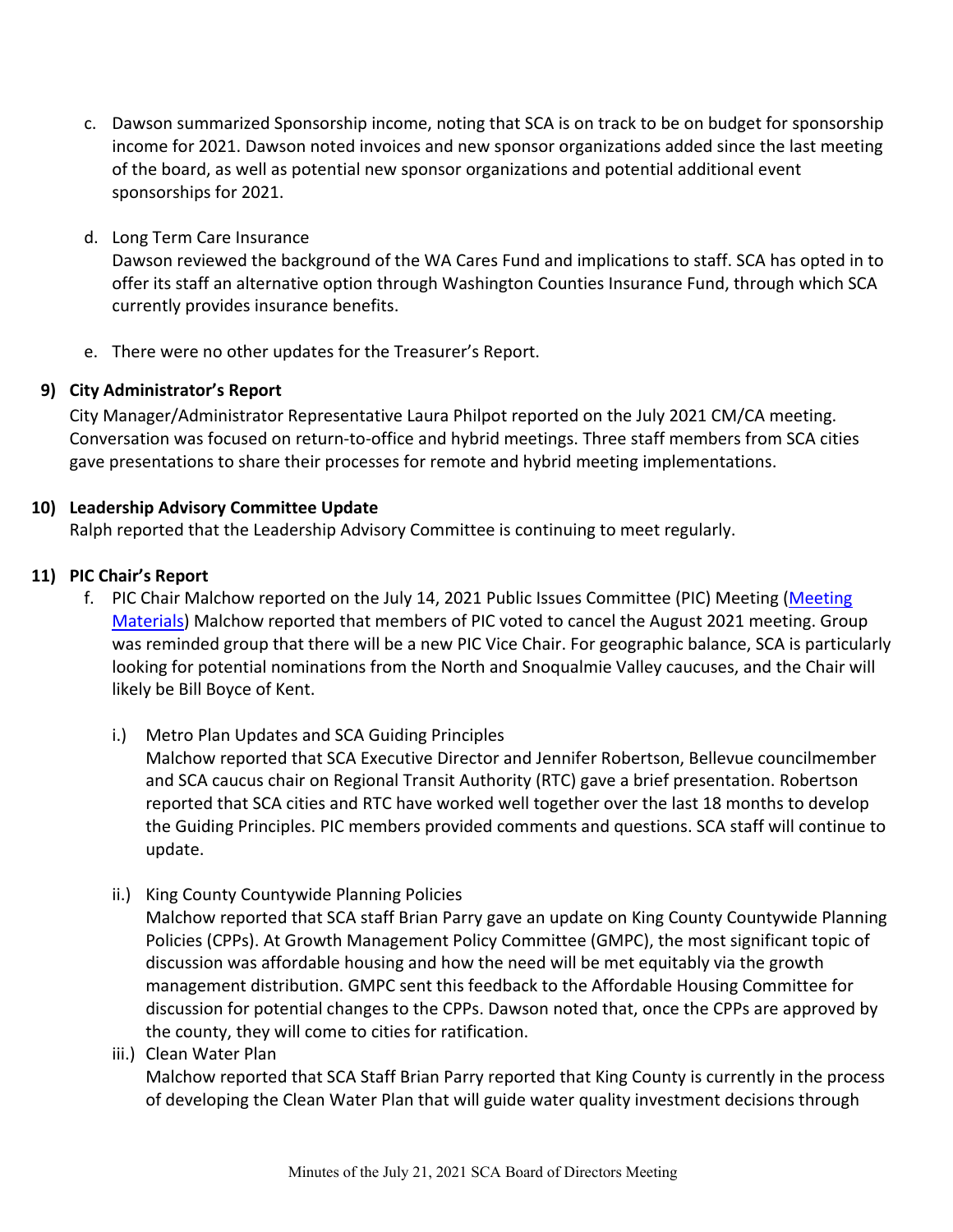2060. The county's Wastewater Treatment Division (WTD) has been providing monthly briefings to SCA representatives on the Regional Water Quality Committee (RWQC). Malchow directed members to the meeting materials for information on workshops that will be hosted by WTD for city staff and elected officials.

Dawson noted that there was a related issue with the General Ecology Permit and encouraged members to submit comment and questions to the to have relevant staff attend the WTD workshops. Additional information on workshops and submitting comment was provided by SCA staff via email. Malchow noted that the county has its own analysis on effectiveness and compliance cost. In this analysis, the proposed nutrient levels will be exceeded by 2022.

iv.) Solid Waste Rates and Fees

Malchow reported that SCA ED Dawson reported that King County is currently considering the 2022 solid waste rates and fees that would take effect January 1, 2022. This was previously discussed at the April PIC meeting. County council did follow this recommendation. The rate restructure is expected between 2022 and 2024.

v.) Levies and Ballot Measures

Malchow noted that most notable discussion under levies and ballot measures was regarding the Best Starts for Kids levy on the August Ballot.

- vi.) Potential Upcoming SCA Issues This item was not discussed.
- vii.) Member Roundtable

Malchow reported that PIC members discussed the topic of: role of PIC, future PIC meetings, and how to best shape those meetings to ensure they are inclusive, accessible, and provide the most value to SCA member cities. Answers and feedback were generally positive. Comments and feedback regarding the format of future PIC meetings will be considered by SCA staff. Staff continues to look at options for both virtual and in-person formats.

viii.)Informational Items

This item was not discussed.

ix.) Upcoming Events

These events were discussed earlier on the agenda. Malchow encouraged all members to attend events as possible.

## **12) Discussion Items**

a. SCA Staffing Update

Executive Director Deanna Dawson noted that this item was discussed earlier in the agenda. SCA hopes to fill the open position in the next one to two months.

b. Updates to Personnel Policies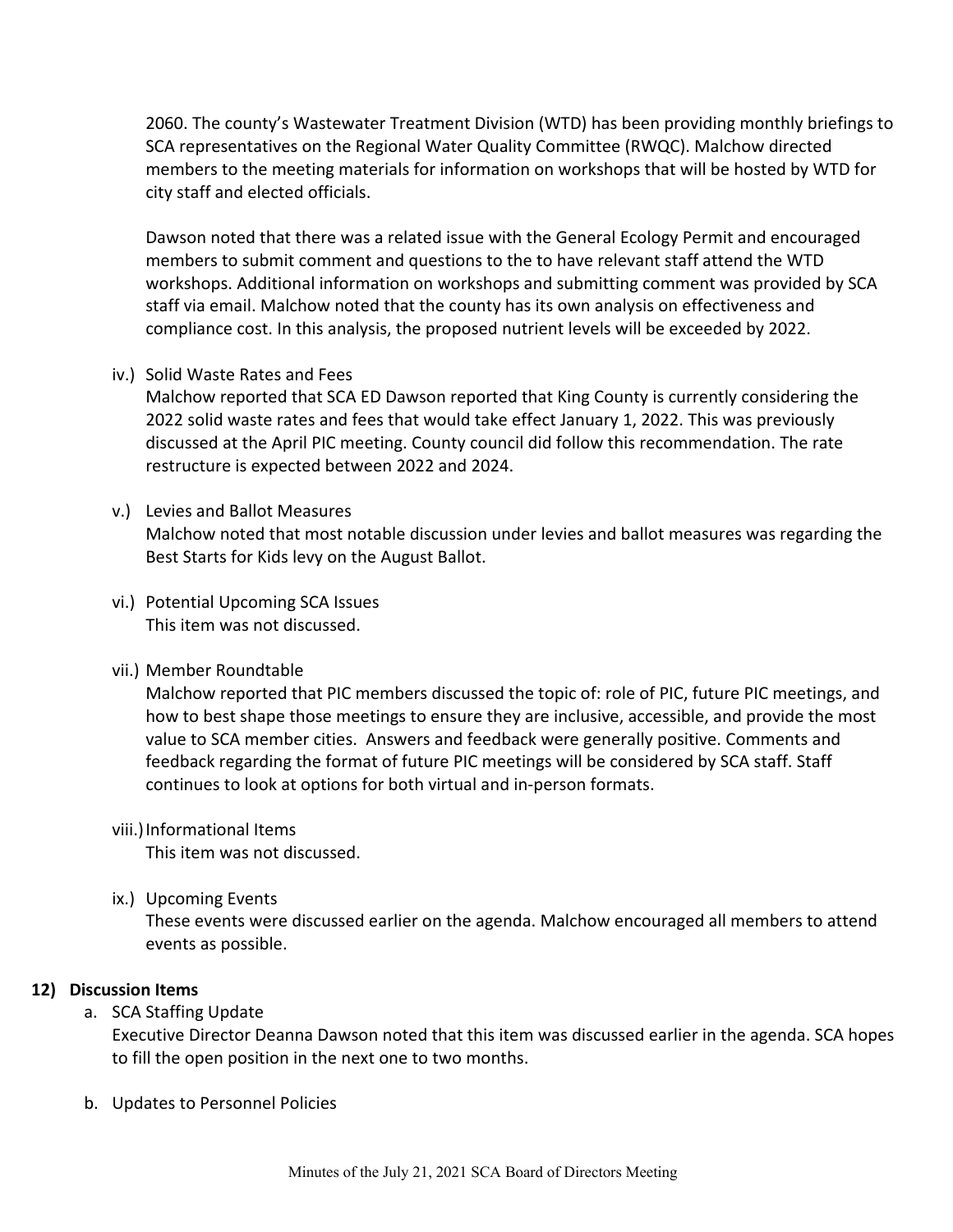Dawson reported that SCA staff is looking at updating the personnel policies to add Juneteenth as a holiday. Staff is also working on other updates to the policies. Members were asked to give any feedback. SCA is considering the drafting of a pandemic response policy. This would be separate of the personnel policies. SCA staff will continue to update.

c. Honorarium from Seattle Foundation

Dawson briefed group on honorarium offered by Seattle Foundation for work done in 2020 as a member of their grant review committee. Dawson had asked that the honorarium be paid to SCA as an organization. The Foundation had recently reached out to let Dawson know that SCA would not be eligible to receive as it is a 501(c)(4) rather than a 501(c)(3). The Foundation offered to pay the honorarium to Dawson individually.

**Birney moved, seconded by Philpot to approve Executive Director Deanna Dawson to receive the honorarium from the Seattle Foundation. The motion passed unanimously.** 

d. Upcoming Meeting Schedule

# **Birney moved, seconded by Malchow to cancel the August 2021 SCA Board of Directors Meeting. The motion passed unanimously.**

Group discussed format and location of remaining meetings of the board in 2021. SCA staff will continue to monitor and report back to the board circumstances regarding the ongoing concerns around the pandemic. Staff will also continue to monitor implications for planned in-person upcoming SCA events.

# **Ockerlander moved, seconded by Malchow to delegate to President Prince and ED Dawson determine where and in what format to hold the September meeting of the SCA board. The motion passed unanimously.**

e. Fall SCA Retreat

Dawson asked for feedback on discussion for the fall 2021 SCA Board Retreat. Staff is considering topics of equity, and engagement of electeds with SCA as an organization.

f. Continued Discussion on SCA Mini Retreat - SCA Role in Fostering Nonpartisan Cooperation in the Region

Members were directed to the materials linked in the [meeting materials](http://soundcities.org/wp-content/uploads/2021/07/July-21-2021-SCA-Board-of-Directors-Meeting-Packet.pdf) from the 2021 SCA Mini Retreat.

g. Trainings for New Elected Officials

Group was asked to discuss trainings for new electeds that help them become engaged and effective in their roles. Ralph suggested members of the board take an active role in speaking at the events. Prince noted that consideration should be made for themes of other events from other organizations so as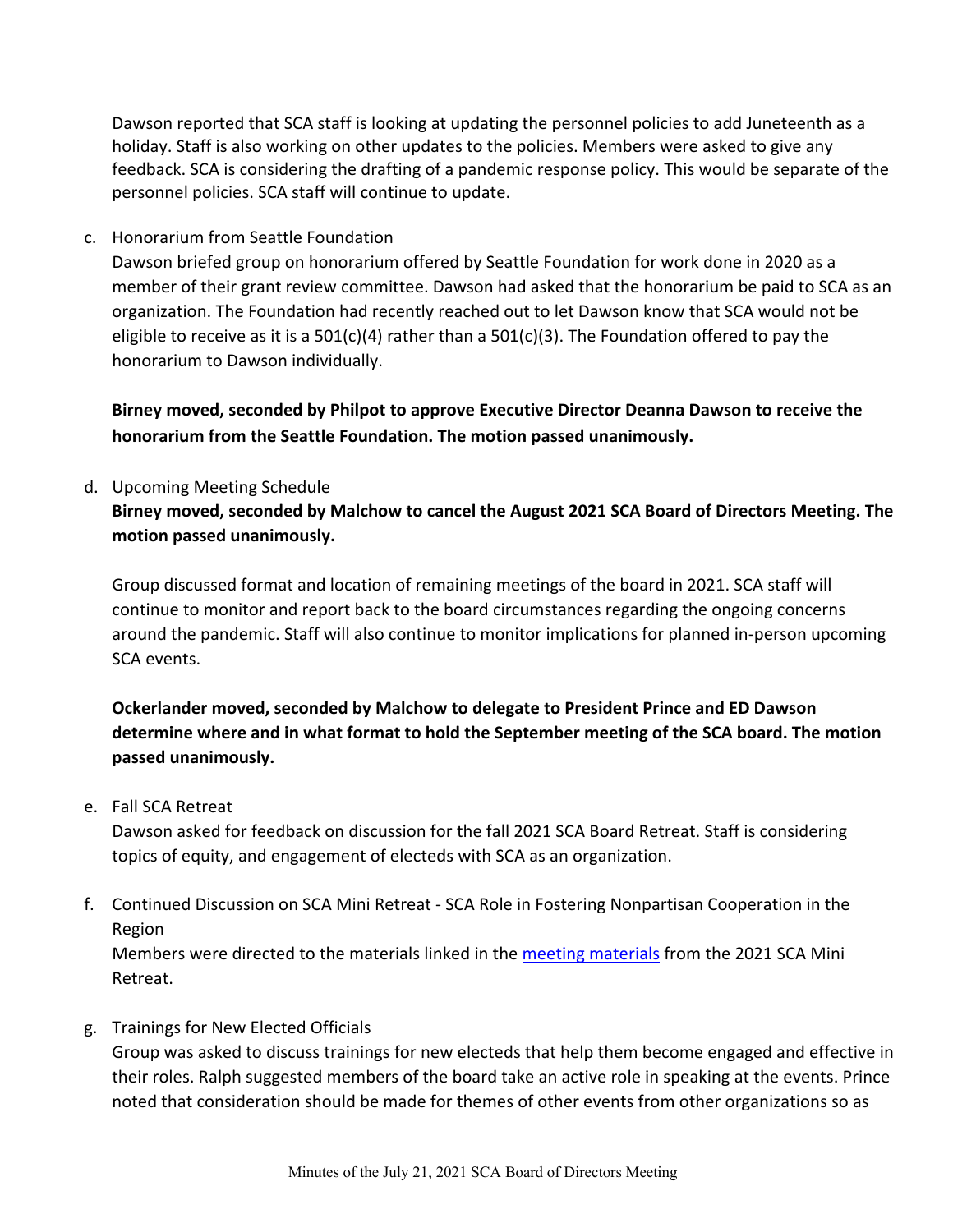not to be redundant. Molinaro also noted keeping dates of events spaced from the other events. Quinn suggested topic of the definition of governance and the roles of local elected officials. Birney suggested topic of transitioning from campaigning to being in office, and suggested interactive portions such as breakout groups or small discussion groups in person. Members are asked to continue to give feedback.

## h. Debrief of Recent SCA Events

Dawson debriefed the group on the following recent SCA Events:

- a. Meet the County Council Dave Upthegrove
- b. Lunch with the SCA Board Wendy Weiker and James McNeal
- c. SCA Networking Event Sponsor Gordon Thomas Honeywell Government Affairs

Feedback was positive. Dawson thanked Weiker and McNeal for their participation in the Lunch with the SCA Board session. There was no further discussion or feedback on recent events.

i. Upcoming Events

Dawson debriefed the group on the following upcoming SCA Events and asked that members attend whenever possible:

- a. SCA Racial Equity and Justice Series SCA City Equity Initiatives Inventory Friday, July 23, 2021 Noon to 1 PM
- b. SCA Presentation: King County Redistricting Monday, July 26, 2021 Noon to 1 PM
- c. SCA Partner Forum Amazon Housing Equity Fund Friday, July 30, 2021 noon to 1 PM
- d. SCA Annual Meeting SCA Annual Meeting Wednesday, December 1, 2021 Sponsor Comcast
- e. Other Events

There was no further discussion on upcoming events.

#### j. SCA Equity and Inclusion Cabinet

President Prince reported that the SCA Equity and Inclusion Cabinet continues to meet and discussions at these meetings have been strong and effective. Prince plans to include sharing of some of these discussions at the fall SCA Board Retreat.

k. Covid and City Reopening Policies

In response to question from Quinn, group discussed if any cities are reconsidering any approaches to reopening. Group discussed implementation of remote and hybrid work policies.

#### **13) 2021 Accomplishments**

Members for asked to continue to keep in mind accomplishments in the current year and bring back to board meetings, as a way to document and celebrate the work of the SCA. Members noted the following:

- Malchow noted reception of the most recent networking event
- Malchow noted women's leadership event